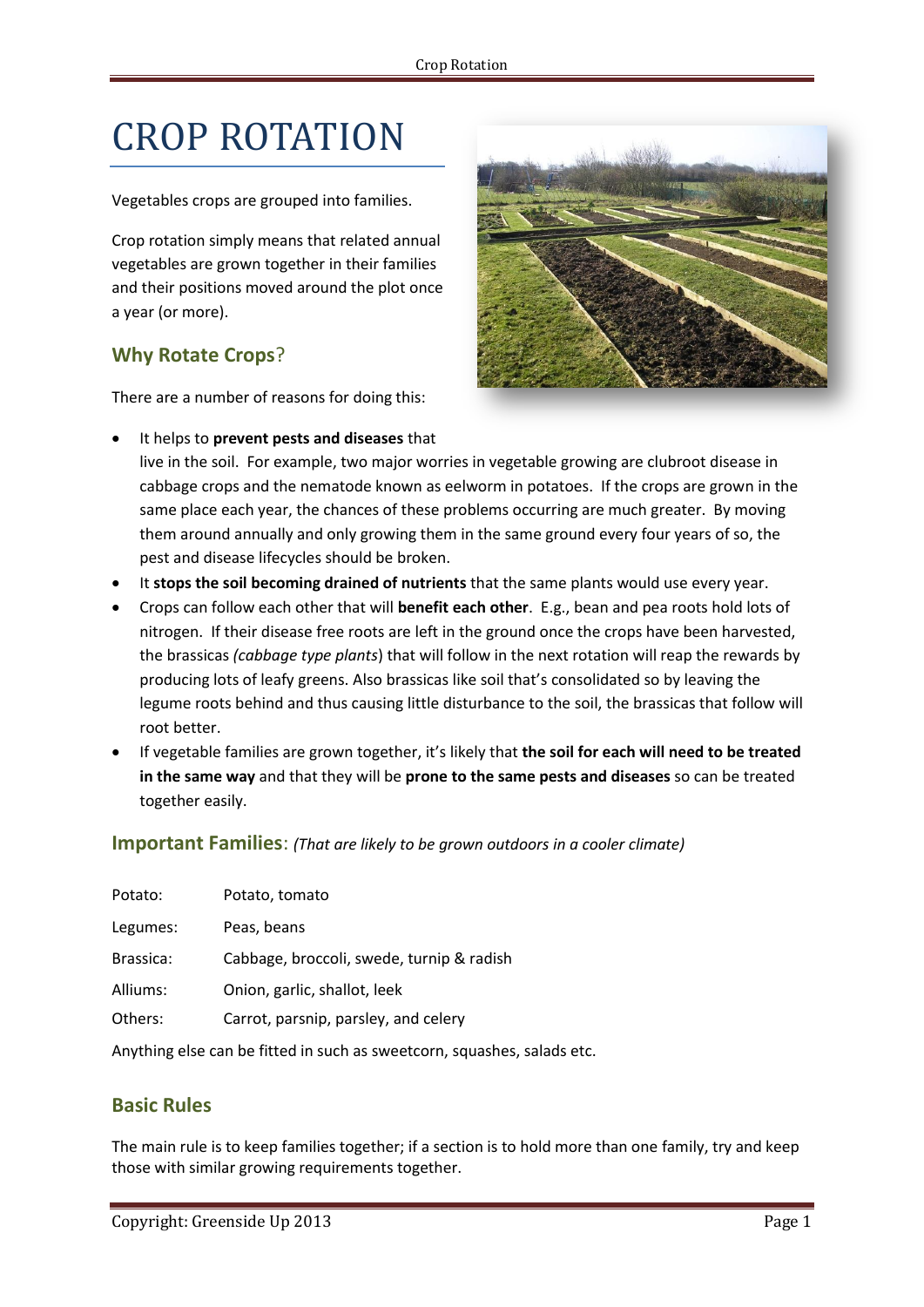Using a bed system can make planning a rotation easier. You may also find it helpful to write crops on to post-it pads. You can play around until you find a combination that fits your own patch.

## **A Four-Year Rotation**

The following is a guideline. You may not want *(or need)* to follow this rotation at first. However, after a couple of seasons you may start to wonder what can be planted in the gaps. This should help with your planning.

### **P**eople **L**ike **B**unches of **R**oses

I've come across lots of different crop rotations but a popular one, and one that works well for our own garden over four (or five) year intervals is:

Year 1: **P**otato crops

- Year 2: **L**egumes (peas, beans)
- Year 3: **B**rassicas (cabbage type crops)

Year 4: **R**oot crops/others.



In this four year rotation the potatoes and squashes are planted first (Bed 1) as the potatoes break up the soil nicely. In year 2 the legumes (peas & beans) will be planted in Bed 1 as they will fix nitrogen into the soil for the brassica (cabbages) that will follow. Therefore in